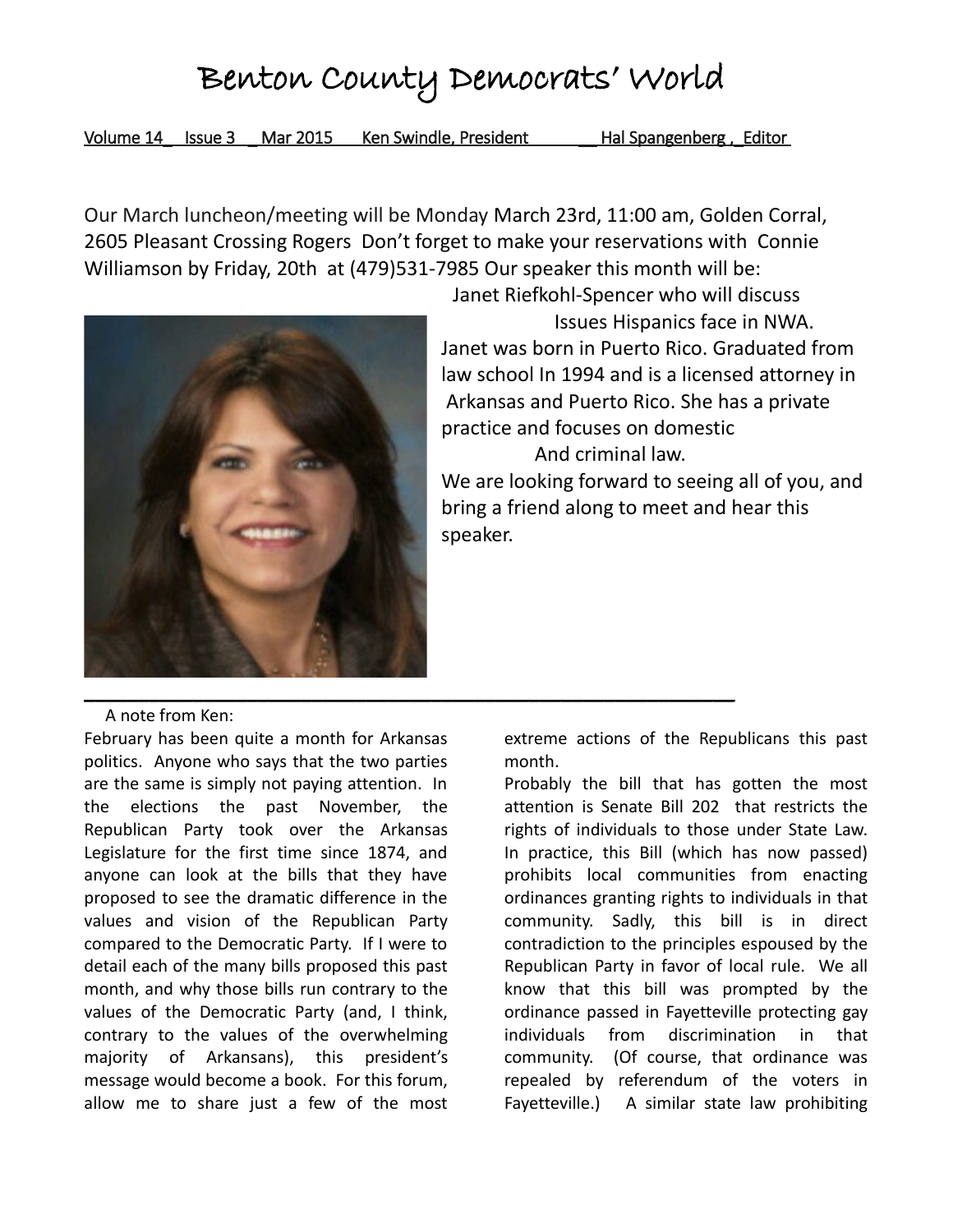protection of gay people (this one from Colorado) was struck down by the United States Supreme Court in 1996 for violation of the Equal Protection Clause. Therefore, Senator Hester (from here in Benton County), drafted this bill without specifically referencing gay people, but merely to have a uniform set of laws throughout the State to promote business interests. In response to the bill, the city councils in Eureka Springs and Conway both passed their own ordinances prohibiting discrimination against gay people in their communities. The showdown is now set for a battle potentially all the way to the United States Supreme Court again.

Another bill that has gotten much attention is House Bill 1158. This Bill allows anyone whose occupation is regulated causing a "substantial burden" to bring a lawsuit and force the State to show by "clear and convincing evidence" that the regulation furthers an "important interest in protecting against present and recognizable harm" and is the "least restrictive means for furthering" that interest. This may sound like a lot of legal jargon, but it is a dramatic shift away from the present law, in which the government is merely required to show a "rational basis" for a regulation. It places the government in the same position as in a criminal law case, where the Defendant is presumed innocent and the State must prove its case beyond a reasonable doubt. This potentially could set off a waive of lawsuits invalidating regulations that protect our communities just because a judge decides that the government did not prove by clear and convincing evidence that the regulation furthered an important governmental interest and was the least restrictive means for doing so. If passed, such a law would be a dramatic step backwards in protecting our communities. Senate Bill 600 would require all welfare recipients to submit to drug testing. This is

doubly troubling. Firstly, other states that have implemented such laws have proved them to be wildly inefficient and wasteful for the amount of money spent compared to any money saved. Secondly, such tests are extremely invasive and violate the principle of presumption of innocence, the very opposite of the presumption for any government regulation of an occupation in House Bill 1158.

The Republicans may talk about fighting government waste and limiting the size of government, but this Bill shows that they, in fact, value the very opposite things.

House Bill 1423 would place a 90% tax on the receipt of any punitive damages. Punitive damages are assessed by juries to protect their communities from wealthy wrong-doers. In the words of the Court, they are meant to "send a message" that such conduct is not acceptable. But by taxing such awards at a 90% rate, Republicans know that few attorneys or litigants would have the incentive to bring lawsuits against wrong-doers who are harming communities. It is telling that, like Senate Bill 202, this Bill also contradicts a fundamental principle espoused by Republicans - lower taxes. It would seem that the Republican Party only wants lower taxes on the corporations that harm our communities, but dramatically higher taxes on individuals who stand up to those corporations.

Senate Bill 183 attempts to block the federal Environmental Protection Agency proposal to reduce carbon emissions by 30% by 2030. Of course, by reducing such emissions, we would be forced to invest in clean energy sources, such as solar and wind. Moreover, we would stop buying out-of-state energy sources, such as coal from Wyoming. The Sierra Club estimates that this would create a \$675 million dollar windfall to the State, creating a boon for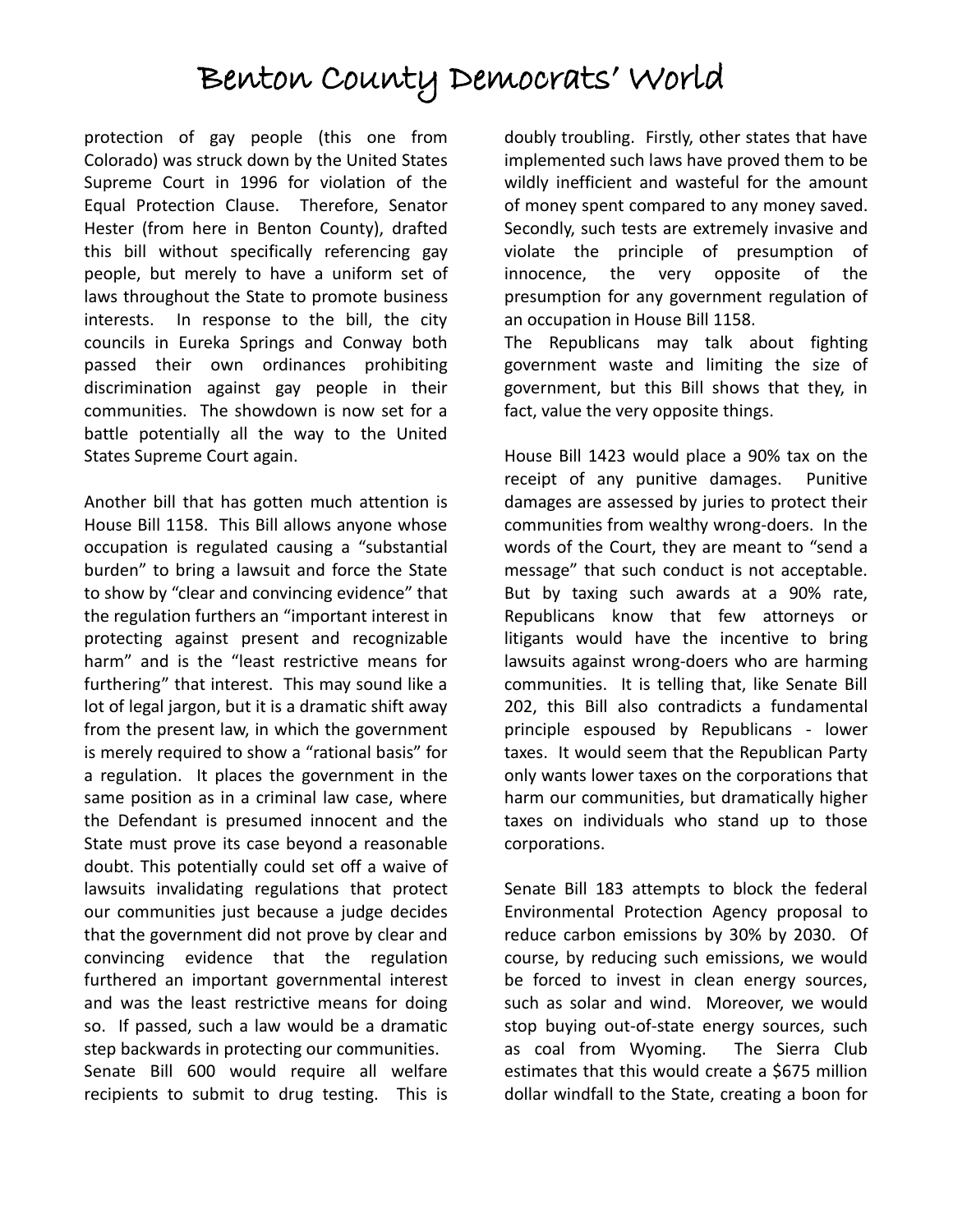State jobs. Unfortunately, our Republican State Attorney General has joined a federal lawsuit attempting to stop the federal proposed regulation, thus contradicting another espoused principal of Republicans - creation of iobs.

To further illustrate the differences in the parties, a Democratic Senator introduced a bill to ban the death penalty case (Senate Bill 298). He might know something about that topic. He is the former judge in the Damien Echols case. In response a Republican Representative from Rogers pondered a bill to bring back the firing squad, something that extremists in the Middle East would certainly applaud.

Other bills offered by Republicans include one that allows teachers to say "Merry Christmas" (House Bill 1272), while carrying loaded guns in school (Senate Bill 164), and introduced the Stand-Your-Ground Law to this State (House Bill 1240). They also introduced a bill prohibiting the application of "foreign laws" in this state (Senate Bill 229). Of course, application of any "foreign law" would be limited by the Constitutions of the United States and Arkansas, as would any statute passed by the legislature. Further, the Republicans voted down their own member's proposal to withdraw the birthday of Robert E. Lee as a state recognized holiday, and one of their members suggested dropping nuclear weapons in the Middle East, while one of our Federal Senators seemed quite content with throwing our Constitutional protections out the window, saying that detainees held in Gitmo could "rot" in detention without any trials.

I am convinced that the extremist agenda outlined above endangers our communities and is rejected by the people of this State. We must tell our neighbors and friends what is happening. The next election is already taking shape and the challenge is upon us. Ken Swindle President, BC Dems

**Plan to join a theater of Democrats!! March 14th, Saturday, 10:00 am Malco Pinnacle Hills, Rogers Starring: Maggie Smith, Bill Nighy, Richard Gere, Judi Den Call or email to reserve your ticket NOW Bill Beck, 479 855-1872 [thebillbecks@att.net](mailto:thebillbecks@att.net) Karen Smenner 479 866-9906 [mskas0119@gmail.com](mailto:mskas0119@gmail.com) TICKETS WILL BE AVAILABLE AT THE THEATER DOOR**

**A reminder: Dues must be current to continue receiving the mail version of our newsletter.**